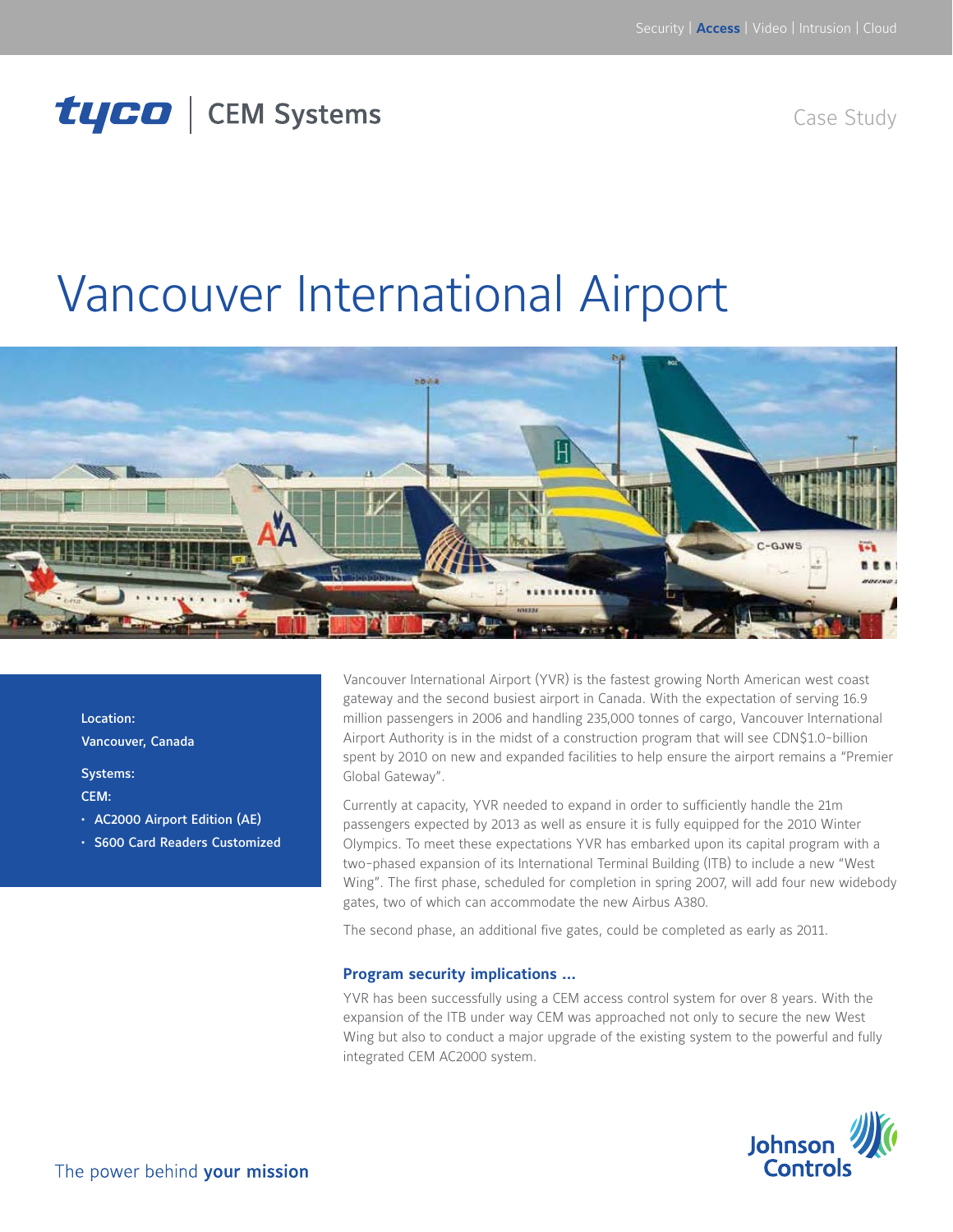A \$500K USD order included the upgrade of over 380 existing card readers as well as the supply of over 120 additional CEM S600s readers for the West Wing. As part of the project CEM conducted firmware customisation to the intelligent S600s reader as well as modifying the hardware on the CEM DCM 150 door controller to create specially requested YVR door control modes.

#### **S600s reader…**

The S600s reader proved ideal for YVR with its onboard database for offline validation, its LCD for visual display of reader messages and its keypad feature to allow operations to be performed at reader level. With the ability to validate cards offline YVR operations can continue as normal even in the event of host communication being temporarily lost.

It was requested that YVR cards issued by CATSA (Canadian Air Transport Security Association) be readable on the YVR access system. This request was easily fulfilled with the S600s reader able to concurrently read both existing YVR proximity technology cards as well as the cards issued to CATSA screening officers.

#### **Apron drive bridges…**

The S600s reader is also securing bridge drive controls so that only approved personnel may operate the bridge. Bridge exits to the apron are also secure to allow aircrew without cards to access the apron for aircraft inspection. Ramp staff may also access the apron or enter the bridge via a "Restricted Area Pass" (RAP) which not only meets YVR security standards, but also the Transport Canada Airline Security Measures.

#### **Customised Door Modes…**

In addition to the CEM S600s standard reader modes such as Door, Passenger and Lobby mode, CEM conducted customisation of the S600s reader firmware to include a site specific mode for airline staff, Panic Bar mode and the remote cancellation of panic alert sounders. This means that although alarm and alert sounders can be cancelled remotely, an alert strobe remains flashing until cancelled by a valid card swipe, ensuring the full investigation of all alarms.

Further customisation of the CEM DCM 150 door controller was also performed to create a permanent sounder mode on non-critical door entry areas where 3<sup>rd</sup> party readers are installed.

#### **Remote cancellation and CCTV Integration…**

Remote cancellation of alarms is performed using the CEM AED (Alarm Event Display) module, which allows security staff to view devices and all alarms/sounders via graphical maps of the airport. In the case of a door forced/left open staff can zoom into the alerted area and instruct the access control system to display images from the corresponding CCTV camera.

#### **Lift Control…**

CEM lift controller hardware seamlessly secures all elevators in the new international wing with lift movement determined by card swipes. Baggage Intake Doors and Oversize Baggage Roll-up doors are also controlled using the external "Equipment Control" feature on AC2000.

#### **Seamless security upgrade…**

With the airport operational 24 hours a day, seven days a week, CEM designed a seamless and convenient upgrade with both the new and existing access systems running in parallel prior to the new system migration. Using CEM S9032 controllers YVR was able to use existing cabling in order to minimise disruption and maintain efficient passenger throughput.

The upgrade also included the supply of failover dual redundant servers to enhance system resilience and the CEM VIPPS (Visual Imaging & Pass Production System) to create professionally designed cards for the 21,000 YVR employees that have restricted area passes.